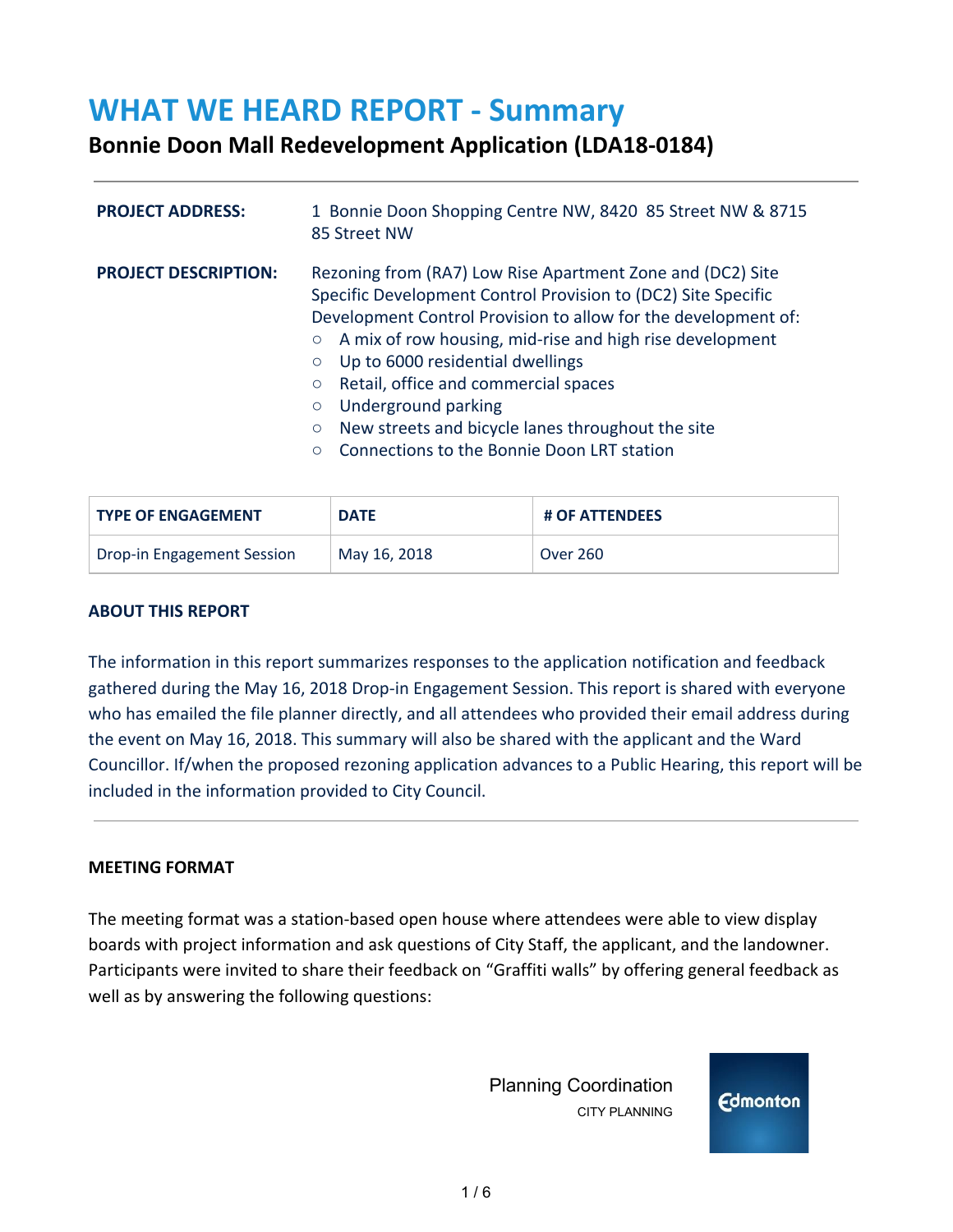- Overall, what do you like about the application?
- Overall, what do you not like about the application?
- What do you like about the proposed land use concept (including the proposed districts and open space areas)?
- What do you not like about the proposed land use concept (including the proposed districts and open space areas)?
- What do you like about the proposed street designs and mobility?
- What do you not like about the proposed street designs and mobility?

#### **What We Heard - Summary**

# **Density**

- Increasing the density of the neighbourhood is good for diversifying the area, increasing housing affordability, and inviting multi-income demographics.
- Increasing density will encourage use of of public transportation, including the LRT.
- Redevelopment and increasing density is needed, but general consensus is that the proposed development will over-densify the area.
- 6000 units is too much, questions regarding if Edmonton has the projected population to fill these units.
	- The proposed density increase is too much for a single residential neighbourhood.
- Will have a negative impact on parking and traffic in an already dense community.
	- Increased traffic, lack of parking, increase of on street parking.
	- $\circ$  Fear that the community will become a 'park and ride' people come and park in the neighbourhood so they may use the LRT.
- Not enough infrastructure and amenities to support the proposed density increase.
	- Road network and parking.
	- Concerns regarding sewer and water.
	- Lack of commercial resources including grocery stores.

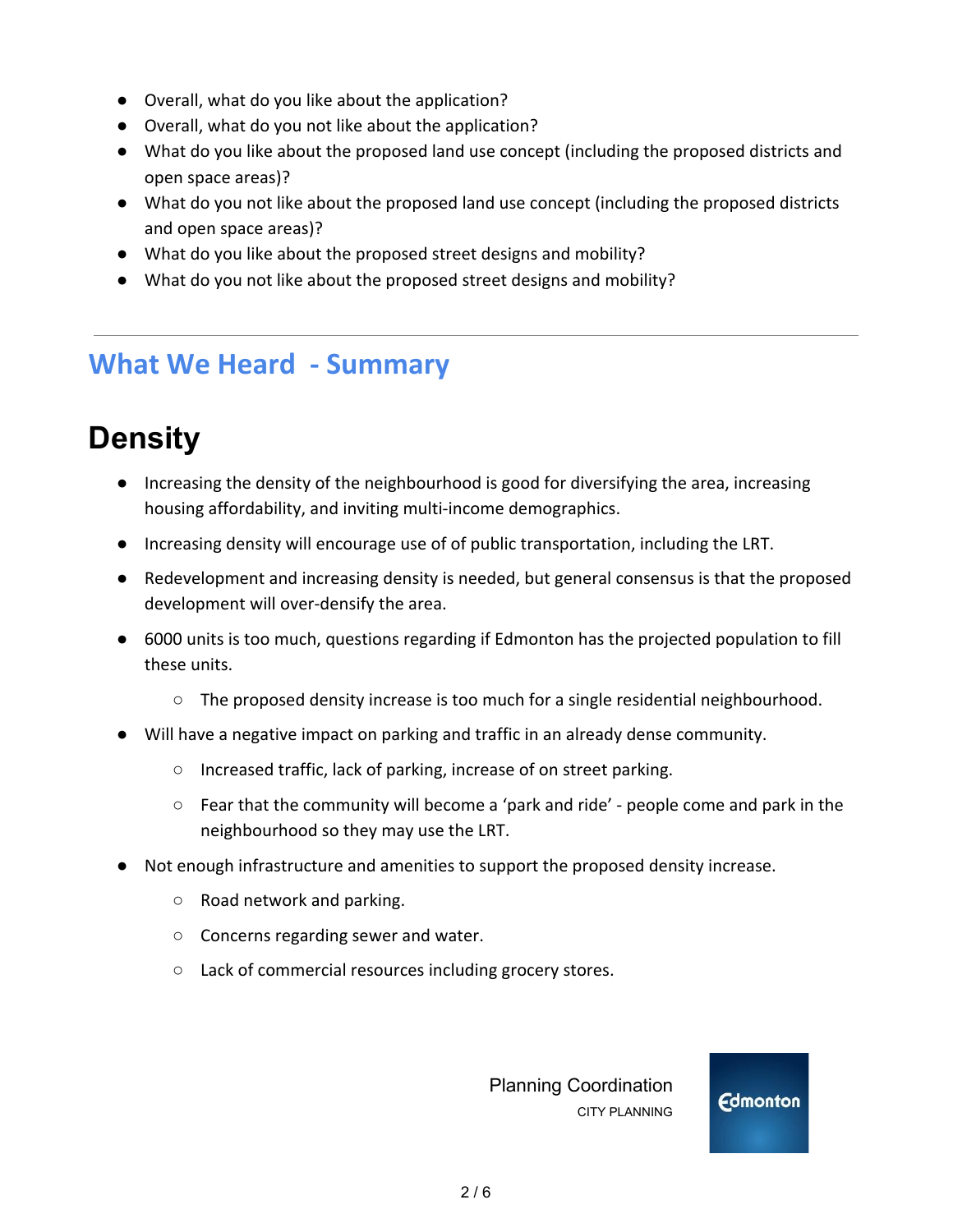## **Transportation and Traffic**

- Like the focus on transit oriented development.
	- Development will support the use of the LRT.
- Respondents are in favor of underground parking, there is a need for there to be a sufficient amount to handle the density increase.
- Respondents provided recommendations to improve traffic and congestion:
	- Add traffic lights at the intersection of 88 Avenue and 85 Street.
	- Consider the road reconfiguration on 85 Street to support a high volume of bike and pedestrian activity.
- General concern regarding increase in traffic and road congestion.
- Respondents noted specific points of expected traffic and congestion to be considered by the development:
	- Connors road from 85 Street, along 84 Street, along 88 Avenue, traffic coming onto 85 Street especially when the LRT is added, along Idylwylde, intersection at 84 Avenue and Idylwylde, and the intersection at Whyte Avenue and 83 Street.
- Significant concern that the neighbourhood will become a 'park and ride' for the LRT commuters will occupy majority of parking and congest neighbourhoods.
- The proposal currently does not include enough parking to support the proposed density.
- Concerns with road configuration, including single lane roads.

## **Built Form and Design**

- Respondents shared particular aspects of the proposed design they are in favor for:
	- Large setbacks, inclusion of open and green space, inclusion of internal streets.
- Respondents shared recommendations to be considered by the development:
	- Add more sub-streets, configure residential above commercial, make the mall larger.
- Popular recommendation by respondents is to keep the mall covered.

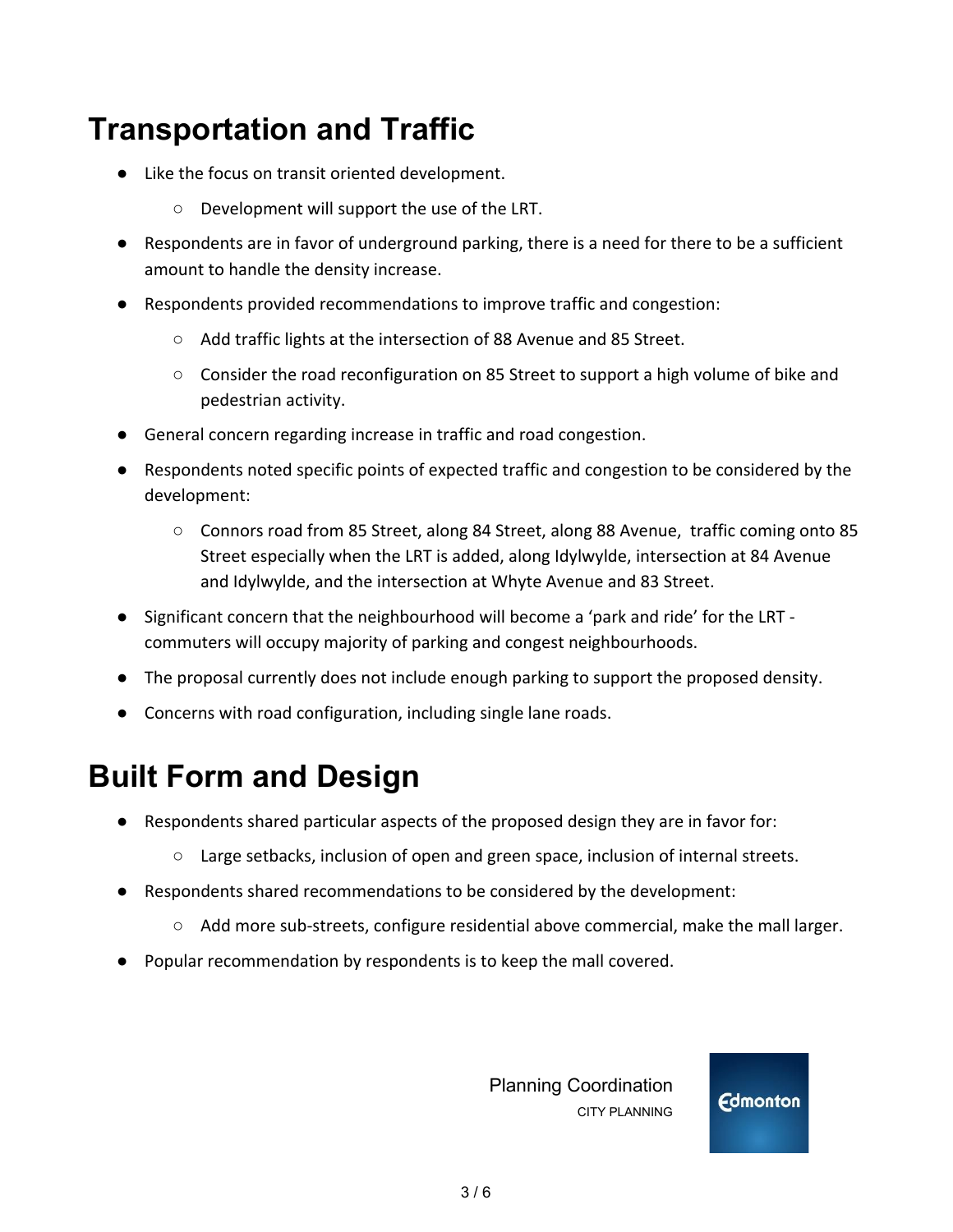- Consider winter usage, friendly for the elderly and impaired, promote social interaction.
- Support proposed infrastructure improvements.
- Too many proposed stories, and towers are too tall.
	- Will create significant shadow impacts, create wind tunnels.
	- Respondents recommend a height between 20-25 stories maximum.
- Dissatisfaction with proposed street configuration.
	- Lack of access on 85 street and 84 avenue.
	- Building design cuts Strathearne community in half.

#### **Land Uses**

- Support the inclusion of more housing types and residential uses.
- Strong public response to keep particular land uses:
	- $\circ$  The bowling alley.
	- Grocery, convenience, food retailers, and drug stores.
	- $\circ$  The recycling depot.
- Respondents shared that they like how the application incorporates many mixed uses, are in favor of the multiple zone approach.
- Strong public support for the green/park spaces incorporated into the proposal, demand for more open spaces.
- Respondents feel there needs to be more consideration for amenities to make public spaces accessible year round, especially in winter.
- Respondents share particular land uses that they are not in favor of:
	- Bars, casinos.
- Respondents share recommendations to improve the application:
	- Have grocery and convenience stores located on first floor for elderly and impaired.
	- Desired new land uses including exercise facilities, restaurants, entertainment.

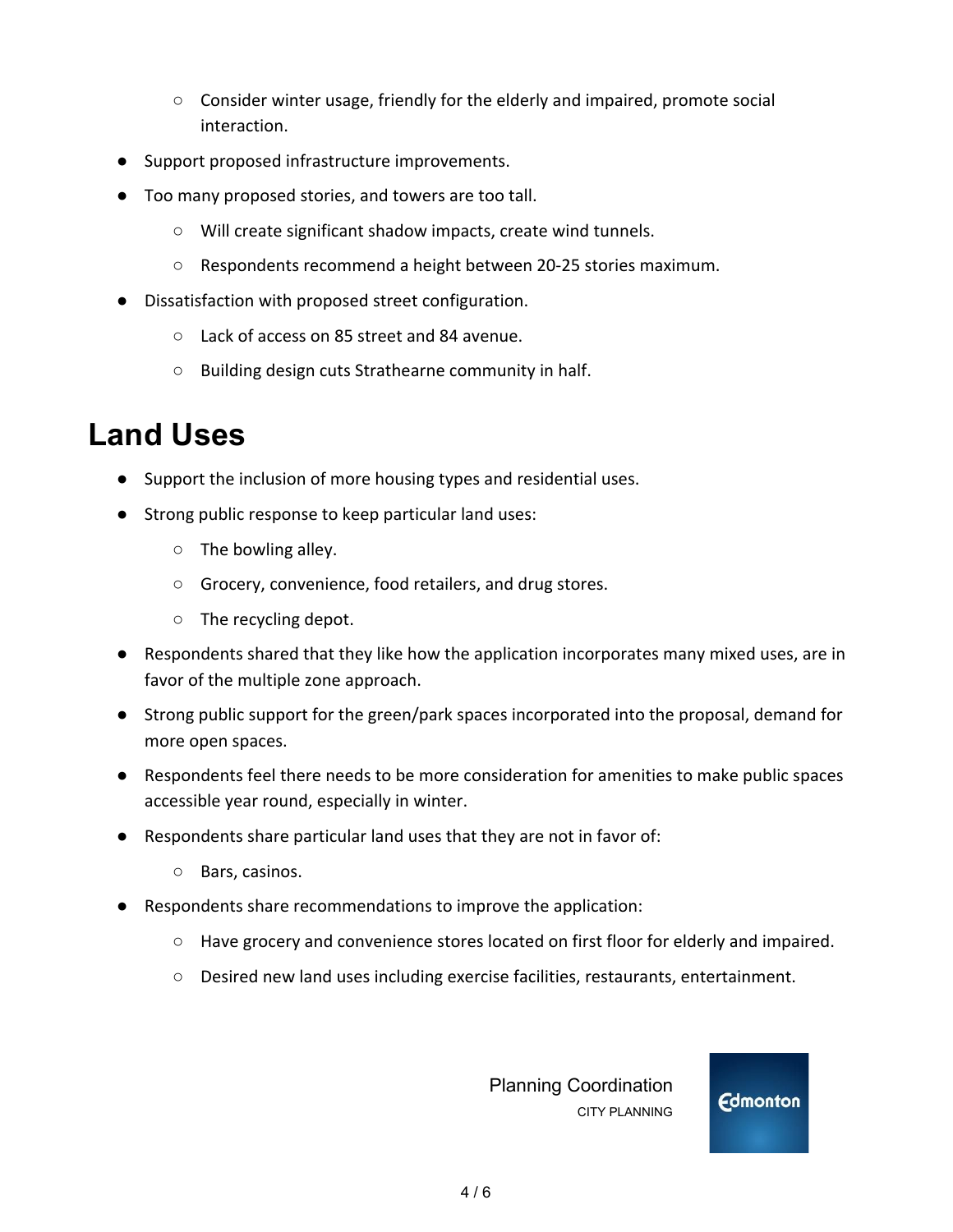● Application should further consider how this development will fit into the broader context of the community, with other development projects like Holyrood and Strathearn in mind.

#### **Street Network and Public Realm**

- General support for pedestrian oriented design and main street lay out.
- Application should consider seasonal changes- especially pedestrian travel in winter.
- Support for non-vehicle transportation, respondents are in favor of creating walkable street networks.
- Respondents provided suggestions to improving street networks and the public realm:
	- Provide more pathways through instead of around, more paths of least resistance.
	- Increase number of pedestrian-only sidewalks.
	- Consider maintenance costs of outdoor amenities.
	- More connections between the shared use path network and the surrounding neighbourhoods.
	- Close special streets from roads, keep only pedestrian and cyclist oriented.
	- Advance pedestrian realm on 83 street as well as 85 street.
- Strong support for proposed increase in greenery, trees, and open space.
- Strong support for a cohesive bike network that connects to existing bike lanes, is separated from pedestrian and vehicle roads.
- Consider elderly and disabled in public space design.

### **Socio-Economic**

- Majority of respondents agree that Bonnie Doon Mall and the community need renewal in order to invite more people to the neighbourhood.
- Concern for senior population.
	- Provide covered shopping areas so seniors have access year round.